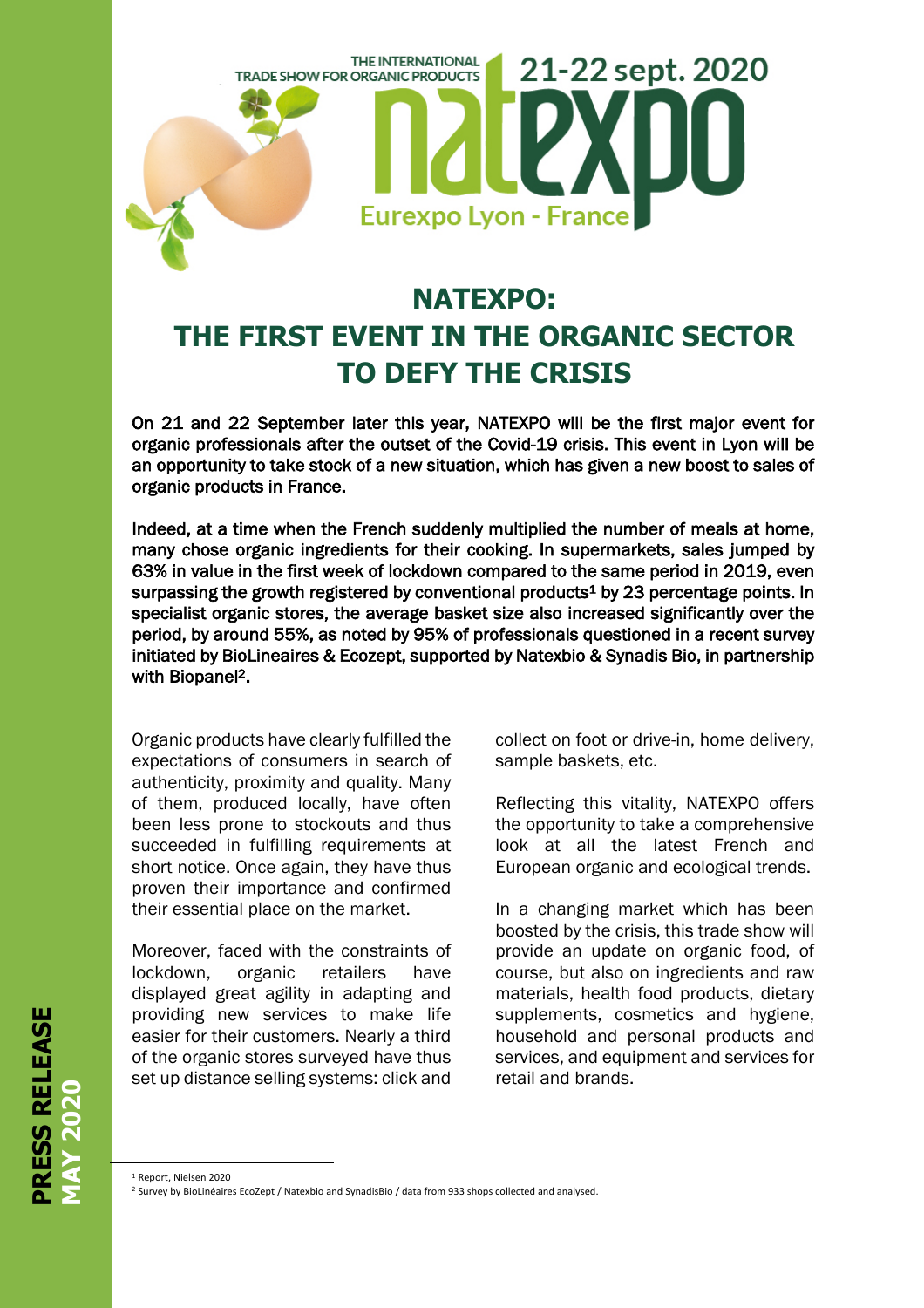



## **NATEXPO: find out everything about the latest trends**

NATEXPO is a genuine tool to accompany all the players in the sector, enabling brands and retailers to better understand market developments, particularly in view of the Covid-19 crisis, which has shaken up the sector. Visitors will thus discover how specialist stores have quickly adapted to a new situation. According to the recent survey supported by Natexbio and SynadisBio, 31% of them have set up new distance selling services in record time.

The survey also reveals that, to adapt to the context, 83% of specialist stores have used new suppliers to supplement their sourcing. 65% have strengthened their ties with manufacturers by turning to new processors. Organic stores have also strengthened their links with the farming world, by recruiting new agricultural suppliers (28%) as well as new local producers (12%). Proximity is also an issue in this crisis, with 56% of organic retailers having recruited new local suppliers.

*Source: survey initiated by BioLineaires & Ecozept, supported by Natexbio & Synadis Bio, in partnership with Bio Panel. Data from 933 shops collected and analysed.*

## **10 000 visitors expected and already 600 exhibitors registered**

To date, nearly 600 exhibitors have confirmed their presence at this unmissable event for French and European organic market players. NATEXPO is still anticipating further exhibitor registrations and hopes to welcome 680 exhibitors and more than 10,000 visitors.

Following these long months during which business relations have been quite atypical, NATEXPO will finally offer organic market players an opportunity to meet up and exchange. To enable the event to take place in the safest and most comfortable conditions for exhibitors and visitors, the organisers will be taking all the security measures as circumstances require.